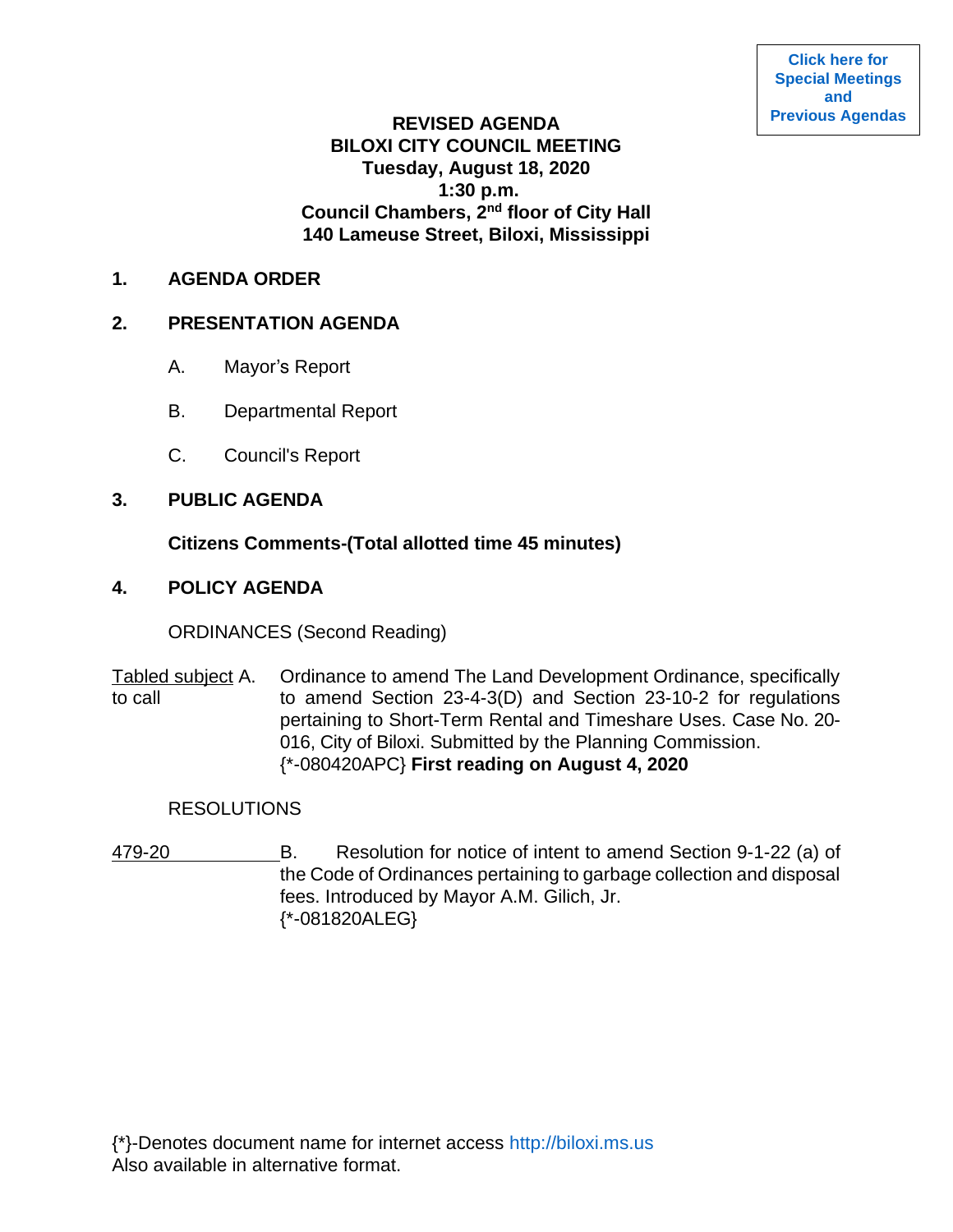#### **5. CONSENT AGENDA**

- 480-20 A. Resolution of the City Council of the Municipality of Biloxi, Mississippi. declaring the result of an election duly called and held on the 4th day of August, 2020, to ascertain the will of the qualified electors of the municipality of Biloxi, Mississippi, touching their approval of a certain Ordinance passed by the City Council of the Municipality of Biloxi, Mississippi, on the 7<sup>th</sup> day of April, 2020, titled "An Ordinance granting a Non-exclusive Electric Franchise to Mississippi Power Company, its successors, and assigns, in the municipality of Biloxi, Mississippi. Introduced by Mayor A.M. Gilich, Jr. {\*-081820AEXC}
- 481-20 B. Resolution renewing a State of Emergency in the City of Biloxi, Mississippi for COVID-19 and authorizing the Mayor to do all things reasonable and necessary to protect the immediate health and safety of the City's citizens; and for related purposes. Introduced by Mayor A.M. Gilich, Jr. {\*-081820BEXC}
- 482-20 C. Resolution to approve and authorize the one-source purchase of Striping for Howard Avenue and Irish Hill Drive from J. L. McCool in the total amount of \$14,825.00. Funding: Capital Projects Budget. Introduced by Mayor A.M. Gilich, Jr. {\*-081820APUR}
- 483-20 D. Resolution to declare surplus items on the enclosed list of departmental property and to approve and authorize to be sold at public auction. Introduced by Mayor A.M. Gilich, Jr. {\*-081820BPUR}
- 484-20 E. Resolution to approve and authorize the lowest and best quote received to repair the sewer line at Percy & Caillavet Streets from Bottom 2 Top Construction in the total amount of \$8,500.00. Funding: Public Works Budget. Introduced by Mayor A.M. Gilich, Jr. {\*-081820CPUR}
- 485-20 F. Resolution authorizing entry into Guaranteed Maintenance Agreement with Uni-Copy Technologies for the maintenance and copy costs associated with a copier to be utilized by the Police Department. Introduced by Mayor A.M. Gilich, Jr. {\*-081820ACON}

{\*}-Denotes document name for internet access [http://biloxi.ms.us](http://biloxi.ms.us/) Also available in alternative format.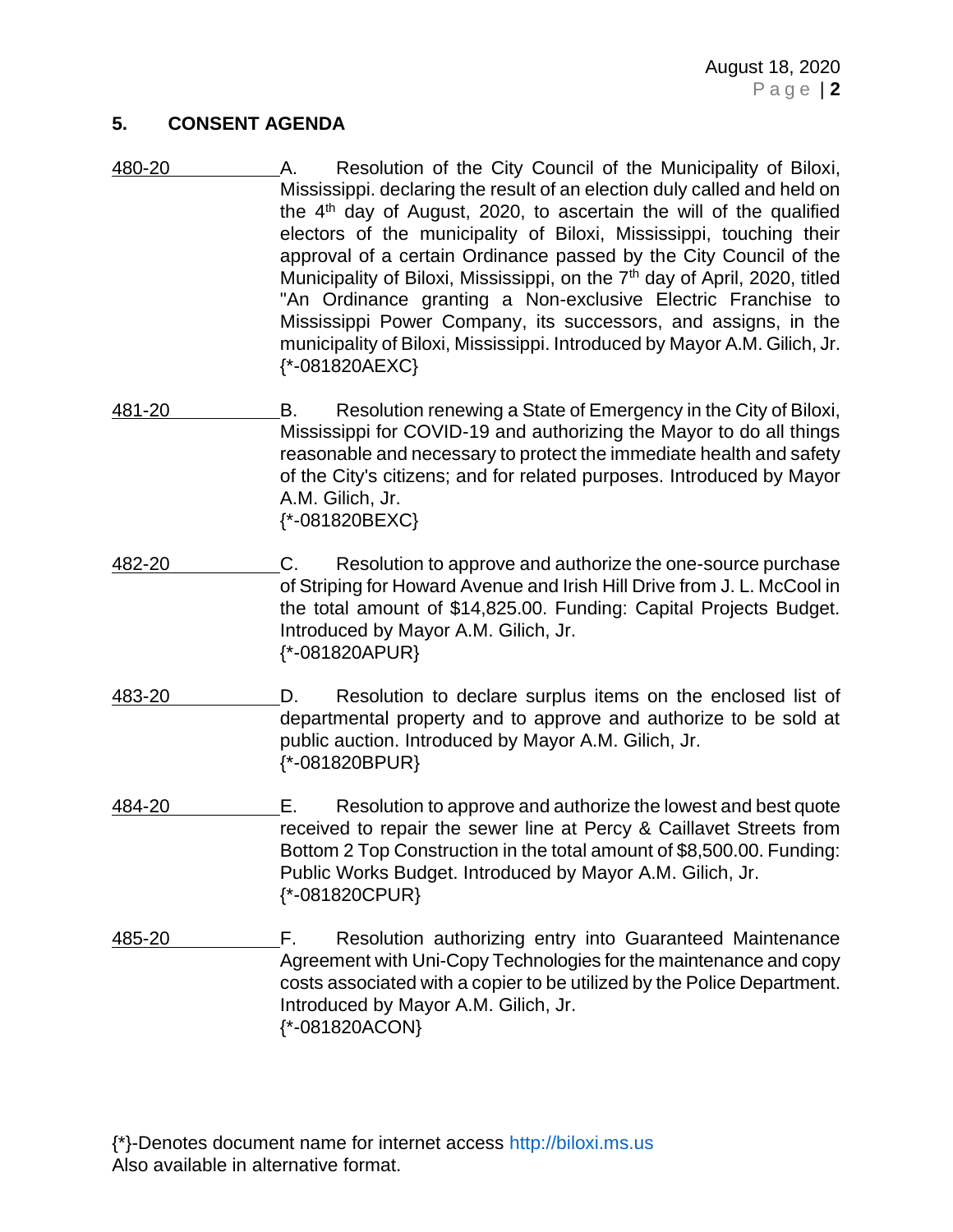### **5. CONSENT AGENDA-Continued**

- 486-20 G. Resolution authorizing renewal of ProCare Service Plan with Stryker Corporation for the Maintenance of automated external defibrillator (AEDs) in use by the Fire Department. Introduced by Mayor A.M. Gilich, Jr. {\*-081820BCON}
- 487-20 H. Resolution accepting Certificate of Substantial Completion to the Certificate of Substantial Completion-Partial with Necaise Brothers Construction Company, Inc. for Capital Project No. 1010: Keesler Gate Inside. Introduced by Mayor A.M. Gilich, Jr. {\*-081820CCON}
- 488-20 I. Resolution authorizing Change Order No. One (1) to Construction Agreement with Saunders Construction, LLC for Capital Project No. 1000: West Biloxi Boardwalk. Introduced by Mayor A.M. Gilich, Jr. {\*-081820DCON}
- 489-20 J. Resolution authorizing execution of General Release–Property Damage Only, release FCCI Insurance Company, and their insured, Hart Construction, regarding damage to sewer line at Debuys and Pass Road. Introduced by Mayor A.M. Gilich, Jr. {\*-081820ECON}
- 490-20 K. Resolution authorizing Task Order Amendment Ten (10) to Master Services Agreement for Professional Services with G.E.C., Inc. f/k/a Krebs, LaSalle, LeMieux Consultants, Inc. for the Hurricane Katrina Infrastructure Repair Program, Area SXSS (KG639, KG645 and K7112). Introduced by Mayor A.M. Gilich, Jr. {\*-081820FCON}
- 491-20 L. Resolution authorizing Amendment No. 1 to Professional Services Agreement with Neel-Schaffer, Inc. for the Hurricane Katrina Infrastructure Repair Program, Areas BVW1&2 (KG646). Introduced by Mayor A.M. Gilich, Jr. {\*-081820GCON}
- 492-20 M. Resolution authorizing renewal of agreement with Oracle America, Inc. for use of construction project cloud exchange. Introduced by Mayor A.M. Gilich, Jr. {\*-081820HCON}

{\*}-Denotes document name for internet access [http://biloxi.ms.us](http://biloxi.ms.us/) Also available in alternative format.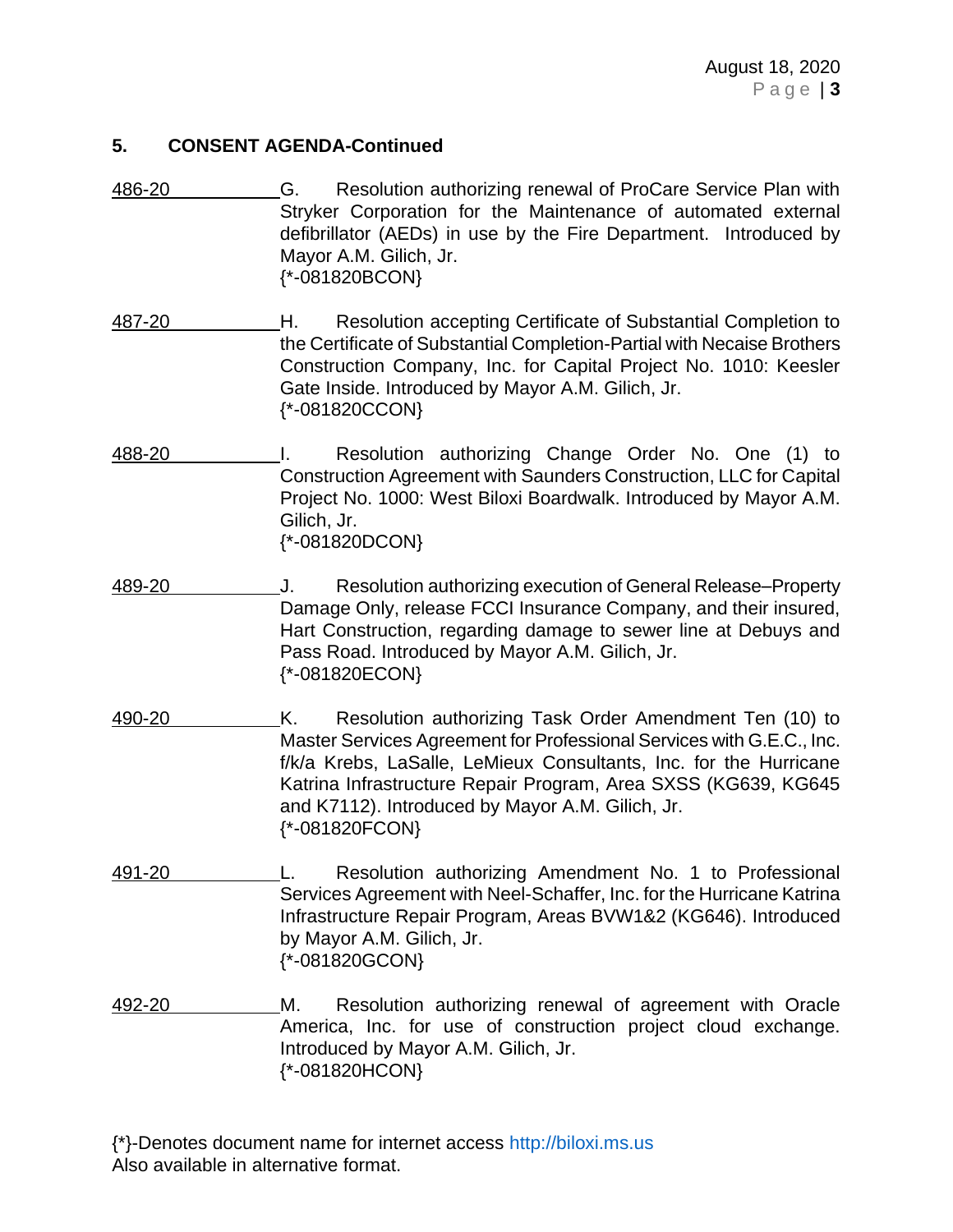### **5. CONSENT AGENDA-Continued**

- 493-20 N. Resolution authorizing entry into a Memorandum of Understanding with the University of Southern Mississippi School of Criminal Justice, Forensic Science, and Security for the Biloxi Police Department's participation in educational programs. Introduced by Mayor A.M. Gilich, Jr. {\*-081820ICON}
- 494-20 O. Resolution approving payment of Final Pay Application No. Six (6) for K.R. Borries Construction Company, Inc. in connection with Capital Project No. 901: Popps Ferry Submarine Cable. Introduced by Mayor A.M. Gilich, Jr. {\*-081820JCON}
- 495-20 P. Resolution to enter into Digital Copier Service Agreement with South Mississippi Business Machines for the maintenance of copiers utilized city wide. Introduced by Mayor A.M. Gilich, Jr. {\*-081820KCON}
- 496-20 Q. Resolution authorizing Change Order No. Seventeen (17) to the Construction Agreement with Hemphill Construction Company, Inc. for the Hurricane Katrina Infrastructure Repair Program, South Contract, Areas BVW1&2 (Project Nos. KG632 and K7112). Introduced by Mayor A.M. Gilich, Jr. {\*-081820LCON}
- 497-20 R. Resolution authorizing the Mayor of the City of Biloxi using methodology to establish Just Compensation by and sign certification in connection with the Hurricane Katrina Infrastructure Repair Program, Area SXSS, Project No. KG645. Introduced by Mayor A.M. Gilich, Jr. {\*-081820MCON}
- 498-20 S. Resolution authorizing Change Order No. Eighteen (18) to the Construction Agreement with Hemphill Construction Company, Inc. for the Hurricane Katrina Infrastructure Repair Program, South Contract, Areas BVW1&2 (Project Nos. KG632 and K7112). Introduced by Mayor A.M. Gilich, Jr. {\*-081820NCON}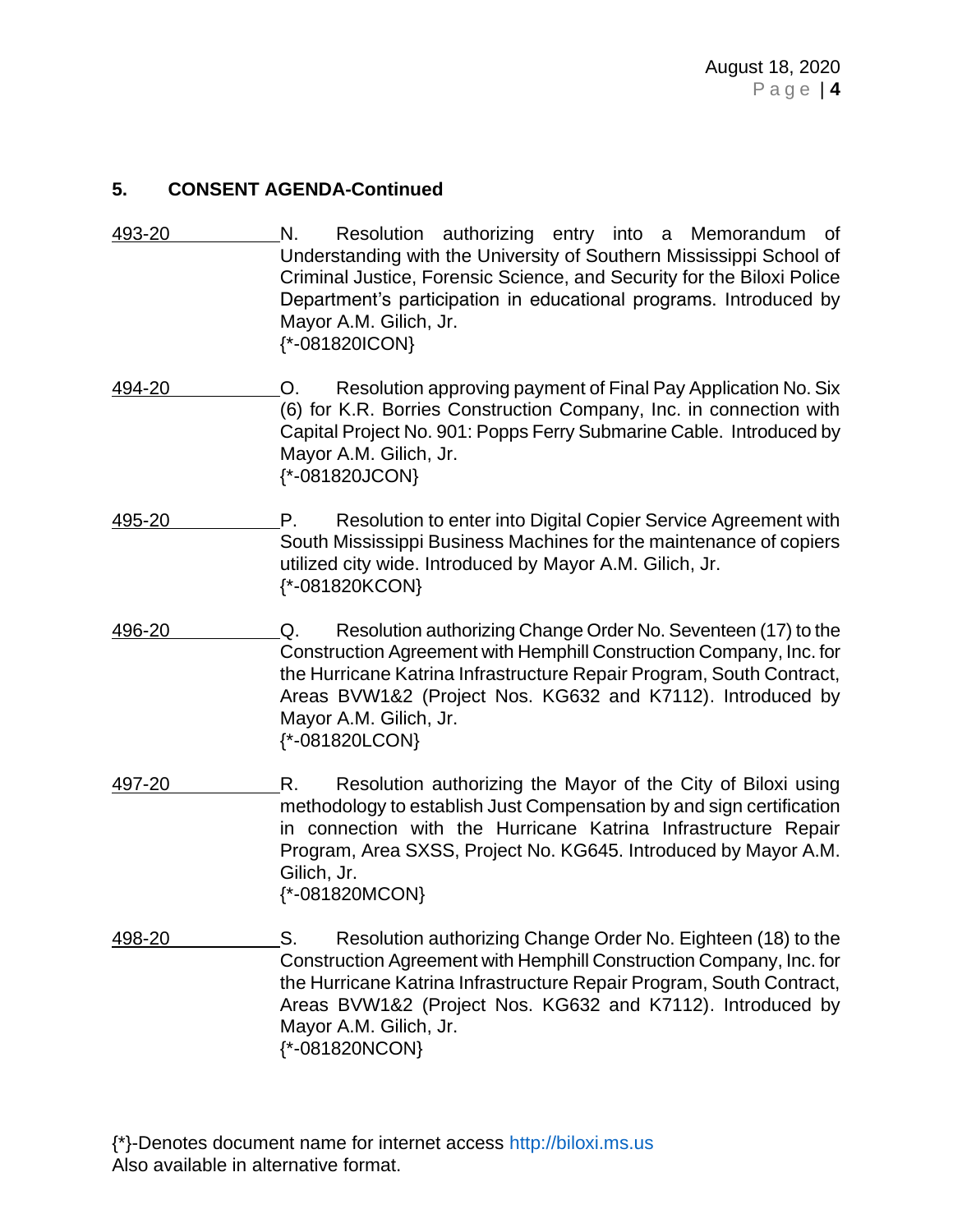## **5. CONSENT AGENDA-Continued**

- 499-20 T. Resolution authorizing Consent to partial removal of wireless telecommunications equipment by T -Mobile South, LLC on the Margaret Sherry Tower Site (2145 Popps Ferry Road), pursuant to the Water Tower Option and Lease Agreement, dated November 16, 1999. Introduced by Mayor A.M. Gilich, Jr. {\*-081820OCON}
- 500-20 U. Resolution authorizing submittal of an application for a Gulf Coast Restoration Fund Grant for the Popp's Ferry Road Extension Phase I Project. Introduced by Mayor A.M. Gilich, Jr. {\*-081820PCON}
- 501-20 V. Resolution authorizing the Biloxi Fire Department to apply for grant monies for Mississippi Office of Homeland Security (MOHS) FY2020 State Homeland Security Grant Program for an inflatable watercraft boat with accessories in the amount of up to \$14,700.00 with no cost match. Introduced by Mayor A.M. Gilich, Jr. {\*-081820AFD}

502-20 W. Resolution authorizing entry into Addendum to Contract with **ADD** Warren Paving, Inc. regarding temporary pavement in the North Contract Area of the Hurricane Katrina Infrastructure Repair Program. Introduced by Mayor A.M. Gilich, Jr. {\*-081820QCON}

503-20 X. Resolution authorizing entry into Addendum to Contract with **ADD** Land Shaper, Inc. regarding temporary pavement in the North Contract Area of the Hurricane Katrina Infrastructure Repair Program. Introduced by Mayor A.M. Gilich, Jr. {\*-081820RCON}

504-20 Y. Resolution authorizing entry into Addendum to Contract with **ADD** Land Shaper, Inc. regarding temporary pavement in the North Contract Area of the Hurricane Katrina Infrastructure Repair Program. Introduced by Mayor A.M. Gilich, Jr. {\*-081820SCON}

{\*}-Denotes document name for internet access [http://biloxi.ms.us](http://biloxi.ms.us/) Also available in alternative format.